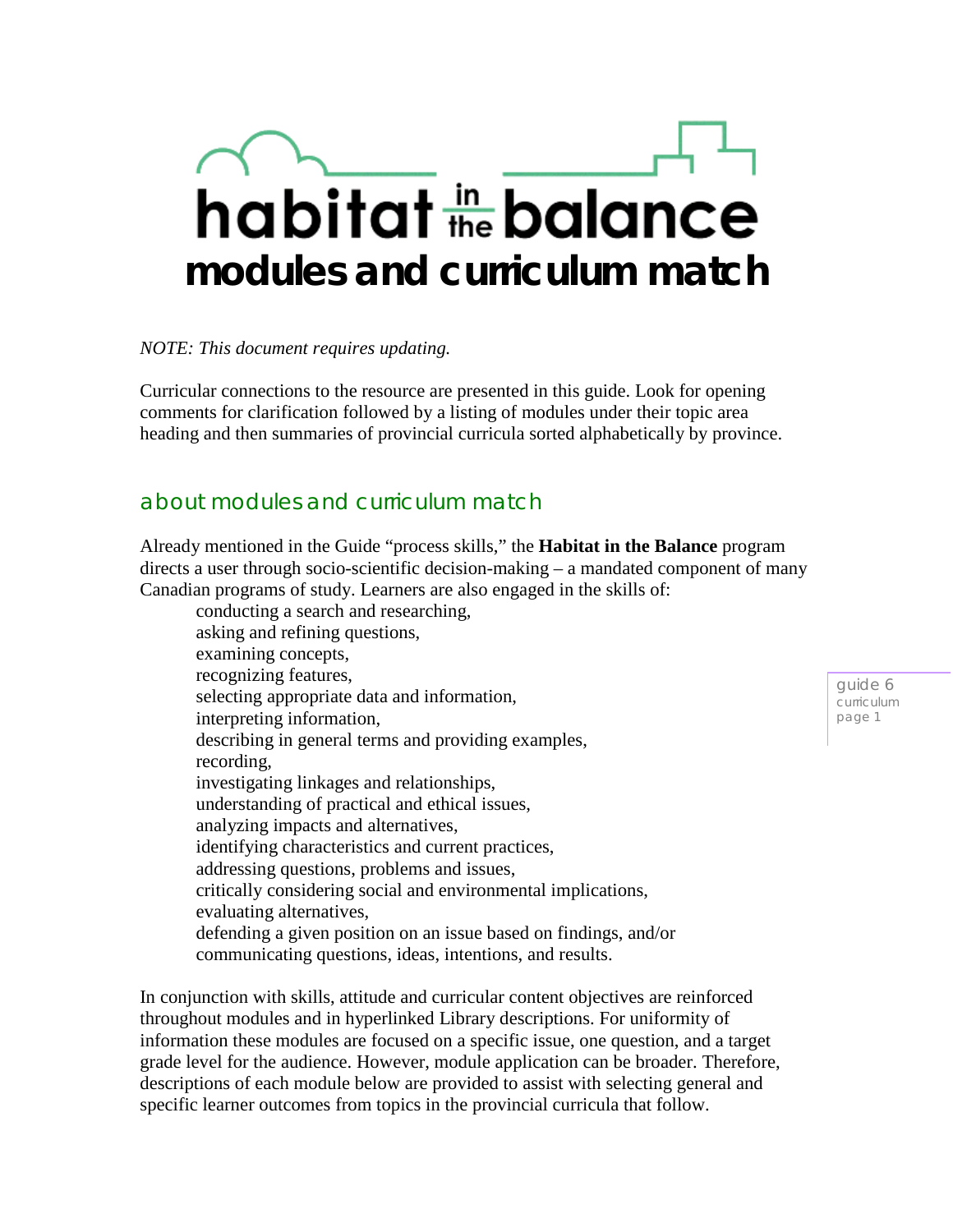### water

#### **Allocation (W0801)** "**Who Will Provide the Water? Based on a case study from Alberta**"

Allocation is the first water module created in the **Habitat in the Balance** program. The issue explored is making a choice among different water sources for commercial water needs. It is targeted at middle school curriculum, mainly the Grade 8 learner.

#### **Contaminants (W0901)** "**Too Much of a Good Thing? Impacts of chemical contaminants on waterways**"

The contaminants water module explores using limited funds to deal with chemical contaminants (pollution of excess or unwanted nutrients) that impact a river. It is targeted at middle school curriculum, mainly the Grade 9 learner.

## inhabitants

Electronic modules in this area of the program are currently under development. Curriculum connections will be added with each module, look for updated versions of this guide with the appearance of those new modules.

## land

Electronic modules in this area of the program are currently under development. Curriculum connections will be added with each module, look for updated versions of this guide with the appearance of those new modules.

## air

Electronic modules in this area of the program are planned as a future addition. We welcome suggestions about module issues to develop in this and other topic areas.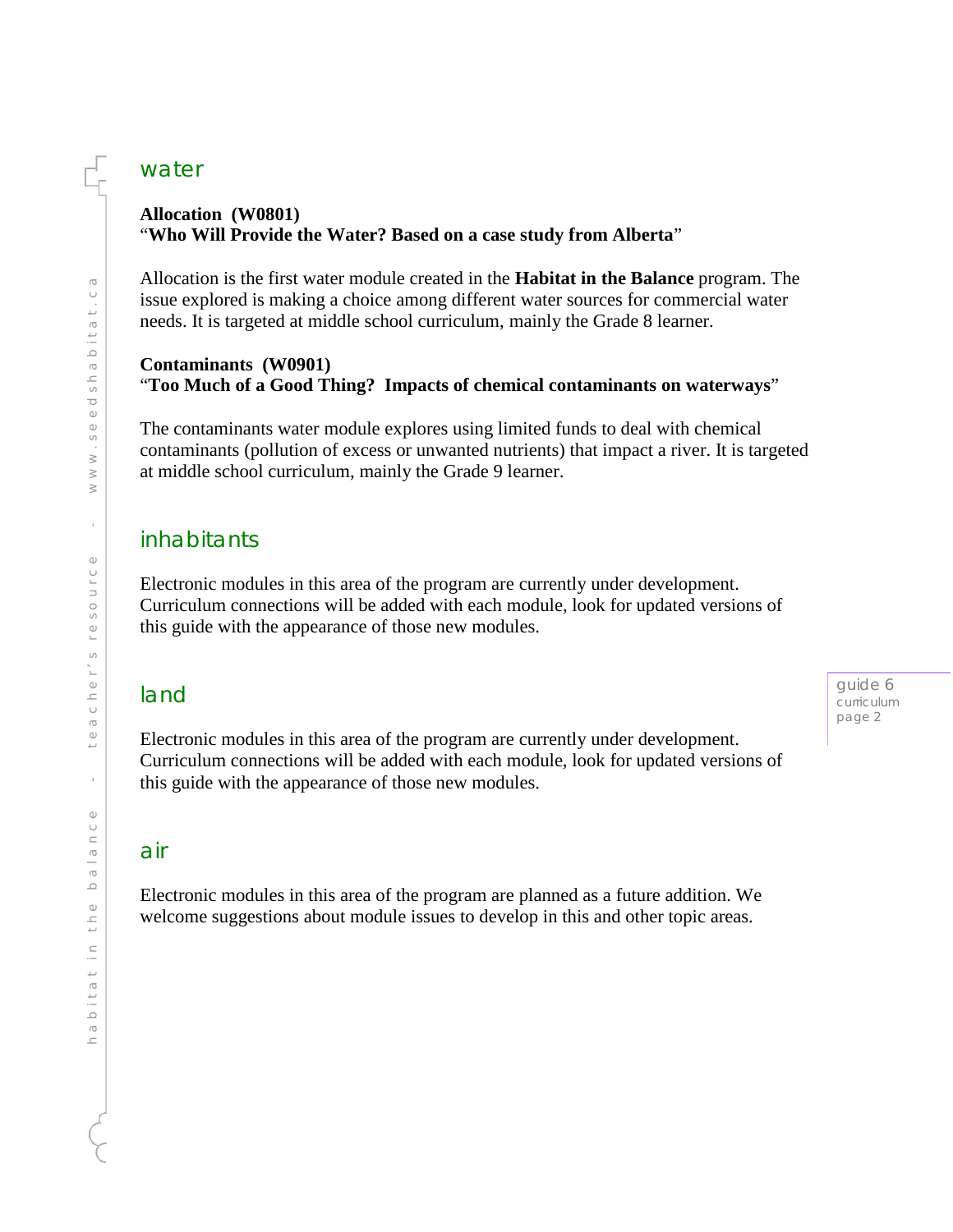# Alberta -- curriculum connections

| Science                                                                       |
|-------------------------------------------------------------------------------|
| (www.education.alberta.ca/teachers/program/science/programs.aspx)             |
| 7: Interactions within Ecosystems                                             |
| Identify environmental, social, and economic factors that should be           |
| considered in the management and preservation of ecosystems.                  |
| 8: Freshwater and Saltwater Systems                                           |
| Analyze human impacts on aquatic systems; identify the roles of science       |
| and technology in addressing related questions, problems and issues.          |
| 9: Biological Diversity                                                       |
| Identify impacts of human action on species survival and variation within     |
| species; analyze related issues for personal and public decision making.      |
| 9: Environmental chemistry                                                    |
| Investigate/describe, in general terms, the role of different substances in   |
| the environment in supporting or harming humans and other living things.      |
| 20: Changes in Living Systems                                                 |
| Analyze and investigate the cycling of matter and the flow of energy          |
| through the biosphere and ecosystems as well as the interrelationship of      |
| society and the environment.<br>30: Chemistry and the Environment             |
| Analyze, from a variety of perspectives, the risks and benefits of using      |
| chemical processes in meeting human needs and assess technologies for         |
| reducing the impact of chemical compounds on the environment.                 |
|                                                                               |
| Social Studies -- Canadian and World Studies                                  |
| (www.education.alberta.ca/teachers/program/socialstudies/programs.aspx)       |
| 9: Canada: Responding to Change                                               |
| Economic growth and technological change affect the quality of life.          |
| Identify and evaluate alternative answers, conclusions, solutions or          |
| decisions regarding questions and issues used for inquiry and research on     |
| responding to change.                                                         |
| 10: To what extent should we embrace globalization?                           |
| Does globalization contribute to sustainable prosperity for all people?       |
| Analyze the impact of actions and policies associated with globalization      |
| on the environment (land and resource use, resource development               |
| agreements, environmental legislation).                                       |
| 30: Political and Economic Systems                                            |
| Political systems are organized to allocate political power that involves the |
| authority to make and to implement decisions in society. Logically defend     |
| a position on an issue or a problem.                                          |
|                                                                               |

guide 6 curriculum page 3

ť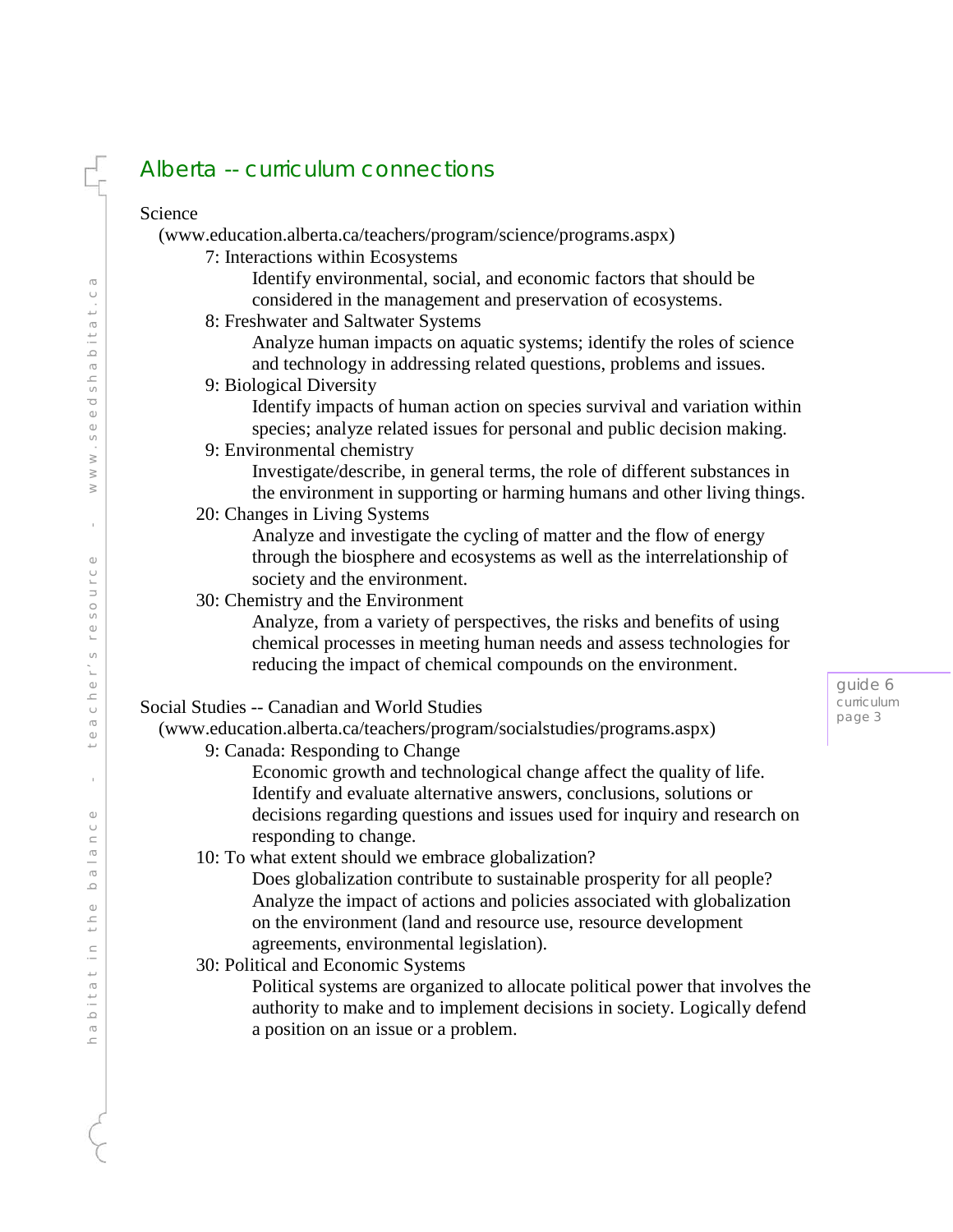## British Columbia -- curriculum connections

#### Science

(www.bced.gov.bc.ca/irp/irp\_sci.htm)

- 7: Ecosystems
- 8: Water Systems on Earth
- 10: Sustainability of Ecosystems

#### Science and Technology

11: Natural Resources and the Environment

Analyse the need for effective management of resources and the issues related to their impact on the environment.

#### Sustainable Resources

11 and 12: Agriculture, Fisheries, Forestry, Mining

Analyse the environmental, social, and economic significance of each topic at the local, provincial, and global levels.

#### Social Studies

(www.bced.gov.bc.ca/irp/ss810.pdf)

9-10: Applications of Social Studies

Defend a position on a controversial issue after considering a variety of perspectives. Plan, revise, and deliver formal oral and written presentations.

Co-operatively plan, implement, and assess a course of action that addresses the problem, issue, or inquiry initially identified.

#### Civic Studies

11: Civic Deliberation & Civic Action

Analyse the domestic and international effects of Canada's record with respect to issues and events in the environment. Apply skills of civic discourse and dispute resolution, including consensus building, negotiation, compromise, and majority rule; evaluate the ethics of selected civic decisions; implement a plan for action on a selected local, provincial, national, or international civic issue.

#### Geography

12: Resources and Environmental Sustainability

Assess the various considerations involved in resource management, including: sustainability, availability, social/cultural consequences, economic consequences, political consequences. Assess the environmental impact of human activities, including: energy production and use forestry, fishing, mining, agriculture, waste disposal, and water use.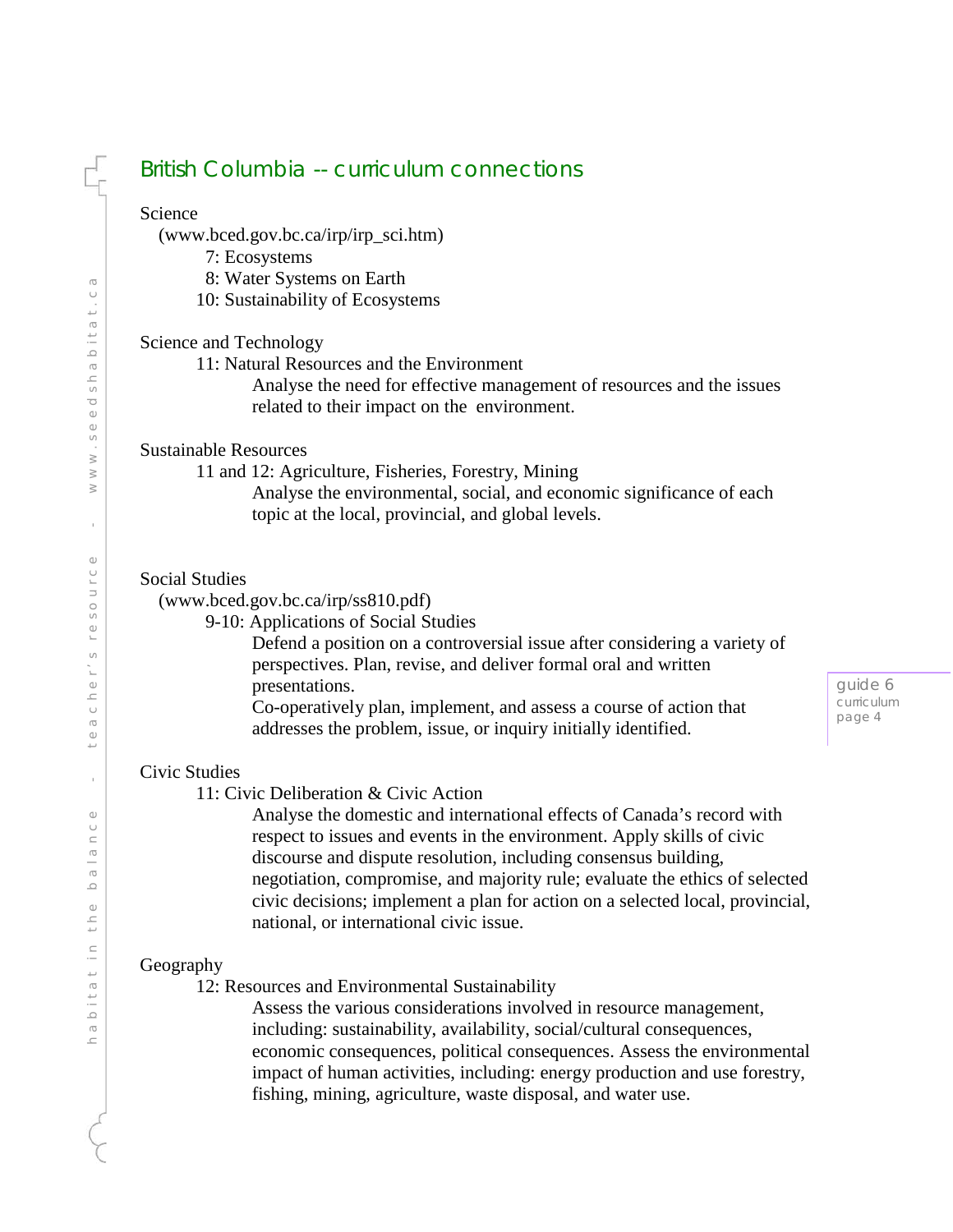# Manitoba -- curriculum connections

| Science                                                                                                                                                                                                                                                                                                                                                                                                                                                                                                                                                                                                                                                                                                                                       |
|-----------------------------------------------------------------------------------------------------------------------------------------------------------------------------------------------------------------------------------------------------------------------------------------------------------------------------------------------------------------------------------------------------------------------------------------------------------------------------------------------------------------------------------------------------------------------------------------------------------------------------------------------------------------------------------------------------------------------------------------------|
| (www.edu.gov.mb.ca/k12/cur/science/scicurr.html)                                                                                                                                                                                                                                                                                                                                                                                                                                                                                                                                                                                                                                                                                              |
| 7: Interactions within Ecosystems                                                                                                                                                                                                                                                                                                                                                                                                                                                                                                                                                                                                                                                                                                             |
| 7-1-06 Identify environmental, social, and economic factors that should be                                                                                                                                                                                                                                                                                                                                                                                                                                                                                                                                                                                                                                                                    |
| considered in the management and preservation of ecosystems.                                                                                                                                                                                                                                                                                                                                                                                                                                                                                                                                                                                                                                                                                  |
| 8: Water Systems on Earth                                                                                                                                                                                                                                                                                                                                                                                                                                                                                                                                                                                                                                                                                                                     |
| 8-4-17 Identify substances that may pollute water, related environmental<br>and societal impacts of pollution, and ways to reduce or eliminate effects<br>of pollution.                                                                                                                                                                                                                                                                                                                                                                                                                                                                                                                                                                       |
| 8-4-18 Identify environmental, social, and economic factors that should be                                                                                                                                                                                                                                                                                                                                                                                                                                                                                                                                                                                                                                                                    |
| considered in the management of water resources.                                                                                                                                                                                                                                                                                                                                                                                                                                                                                                                                                                                                                                                                                              |
| 10: Senior 2: Dynamics of Ecosystems                                                                                                                                                                                                                                                                                                                                                                                                                                                                                                                                                                                                                                                                                                          |
| S2-1-10 Investigate how human activities affect an ecosystem and use the<br>decision-making process to propose a course of action to enhance its<br>sustainability. Include: impact on biogeochemical cycling, population<br>dynamics, and biodiversity.<br>11: Senior 3: Current Topics in the Sciences<br>General Learning Outcome B: Science, Technology, Society, and the<br>Environment -- Explore problems and issues that demonstrate<br>interdependence among science, technology, society, and the environment.<br>General Learning Outcome C: Scientific and Technological Skills and<br>Attitudes -- Demonstrate appropriate inquiry, problem-solving, and<br>decision-making skills and attitudes for exploring scientific and/or |
| technological issues and problems.                                                                                                                                                                                                                                                                                                                                                                                                                                                                                                                                                                                                                                                                                                            |
| <b>Social Studies</b>                                                                                                                                                                                                                                                                                                                                                                                                                                                                                                                                                                                                                                                                                                                         |
| (www.edu.gov.mb.ca/k12/cur/socstud/index.html)<br>10: Senior 2: Geographic Issues of the 21st Century<br>Natural Resources -- Identify where major natural resources are located,<br>consider diverse perspectives towards ownership and development, and<br>examine issues related to the sustainability of resource extraction and<br>consumption including the implications of their personal consumer<br>choices.                                                                                                                                                                                                                                                                                                                         |
| Industry and Trade -- Identify current issues related to industry, trade, and<br>globalization, and consider the economic, social, and environmental<br>impacts of their consumer choices.                                                                                                                                                                                                                                                                                                                                                                                                                                                                                                                                                    |

ť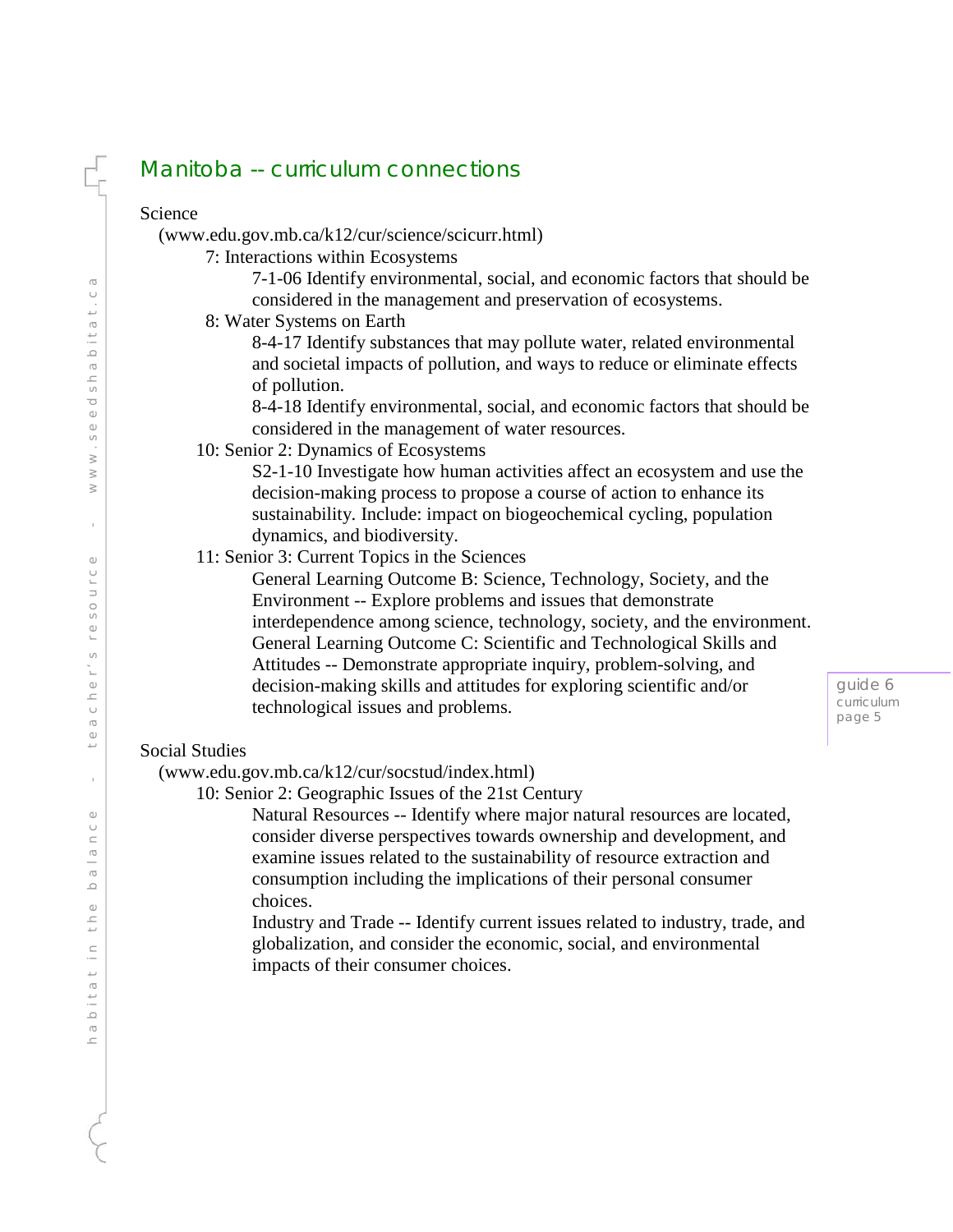## New Brunswick -- curriculum connections

#### Science

ť

(www.gnb.ca/0000/anglophone -e.asp#cd)

- 7: Interactions within Ecosystems
- 8: Water Systems on Earth
- 10: Sustaining Ecosystems

#### Biology

11: Biodiversity & Interactions Among Living Things

Environmental Science 122/123

Social Studies 9

Canadian Geography

120

#### Economics

120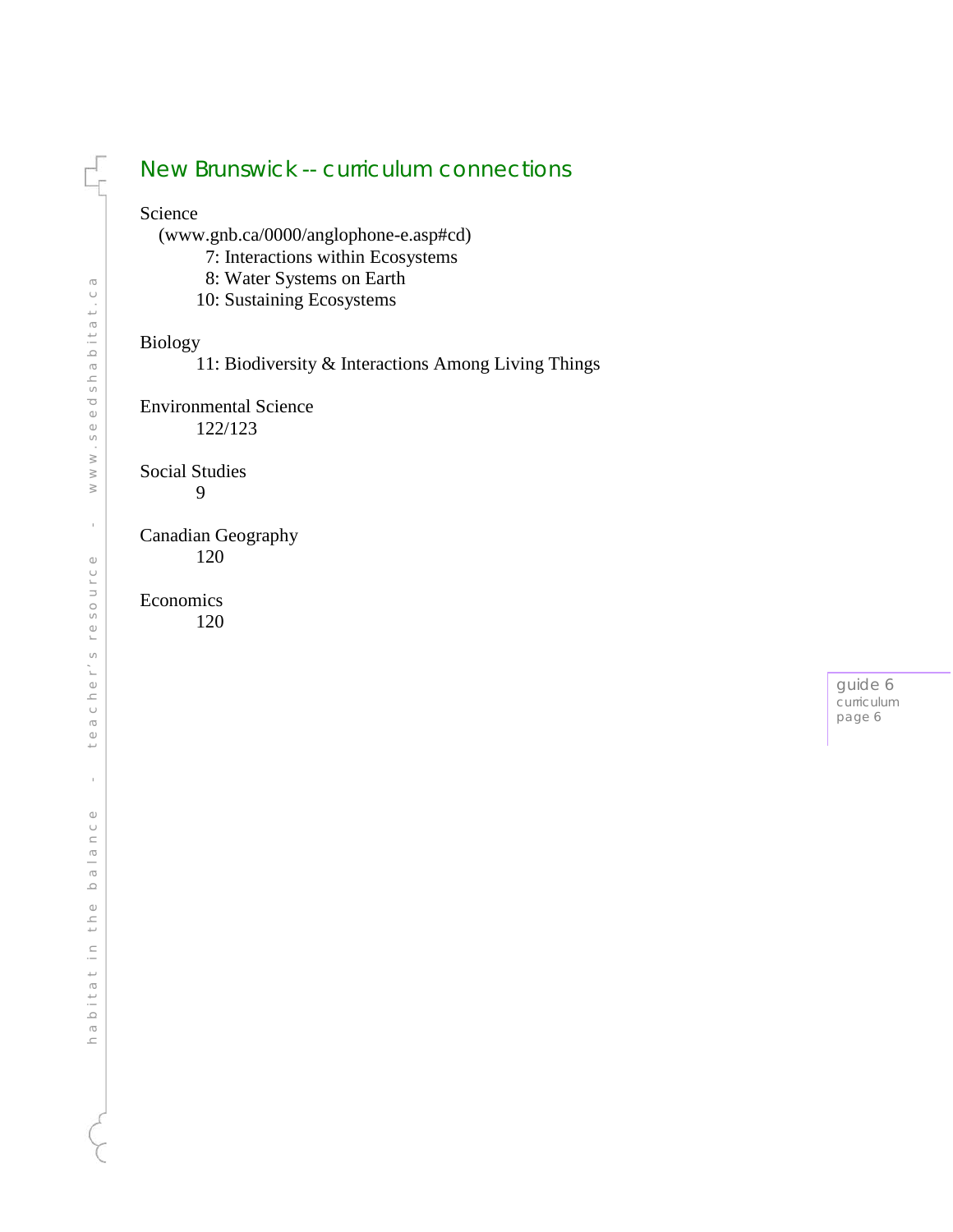## Newfoundland and Labrador -- curriculum connections

Science

(www.ed.gov.nl.ca/edu/sp/pcdbs.htm)

- 7: Interactions within Ecosystems
- 8: Water Systems on Earth
- 9: Environmental Quality

1206: Life Science

Sustainability of Ecosystems

2206: Ecosystems

#### Social Studies

 9: Atlantic Canada in the Global Community Economics Technology Interdependence

#### Canadian Geography

1202

Natural Resources The New Economy Connections

#### Canadian Issues

1209: Canadian Economic and Environmental Concerns

#### Canadian Economy

2203: Economic Issues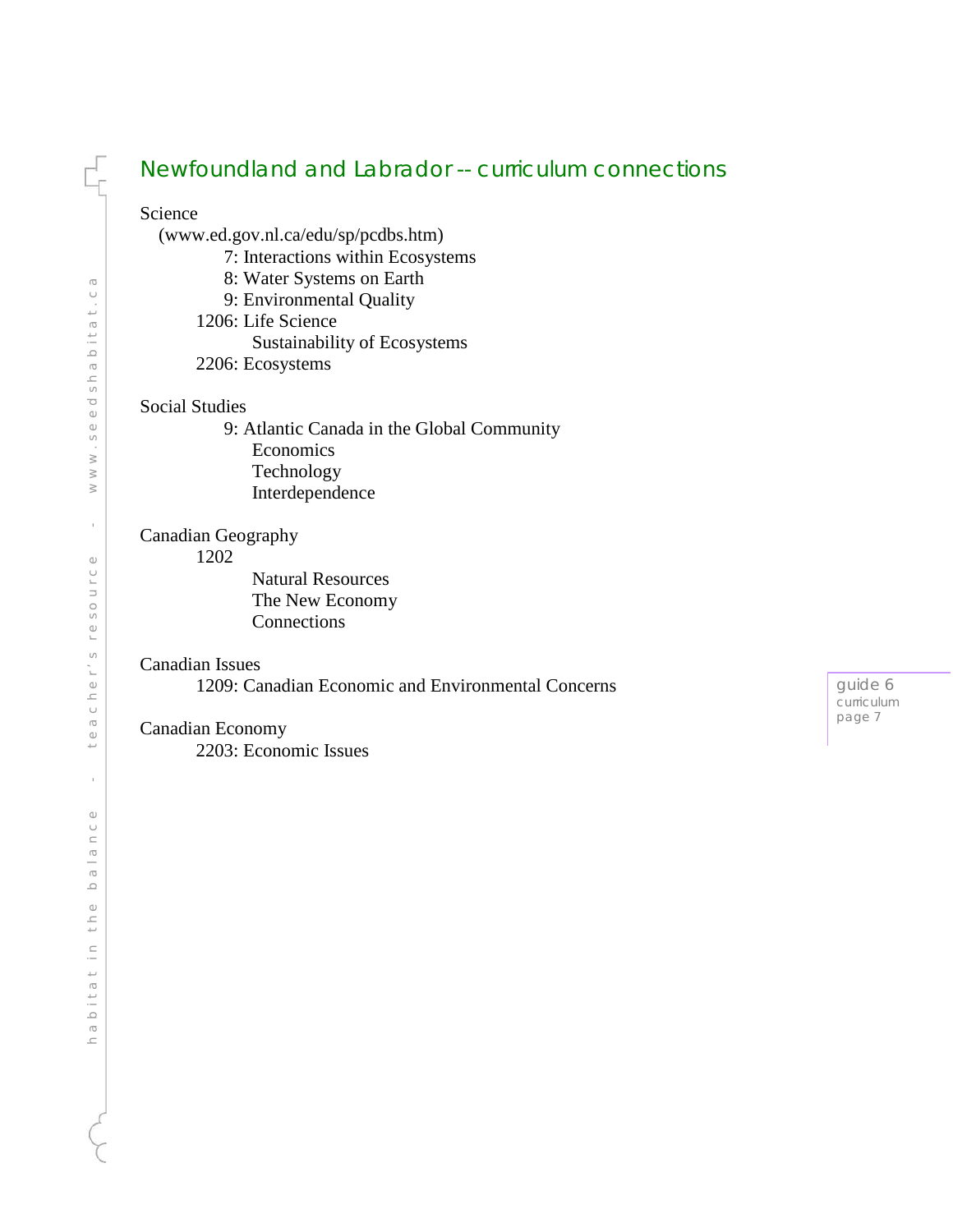## Nova Scotia -- curriculum connections

#### Science

(https://sapps.ednet.ns.ca/Cart/index.php?UID=20081003171156216.123.226.170)

- 7: Interactions within Ecosystems
- 8: Water Systems on Earth
- 10: Sustaining Ecosystems

#### Biology

11: Biodiversity

Interactions Among Living Things

#### Social Studies

8: Canadian Identity Geographic Influences,

- Decades of Change, and Citizenship
- 9: Physical Setting, Culture, Economics, Technology, and Interdependence

#### Canadian Studies

10: Historical and contemporary factors form and continue

- to influence our identity as a country.
	- Areas of study include geography, history, economics, culture, and citizenship.

#### Canadian Economy 2203

Global Geography

12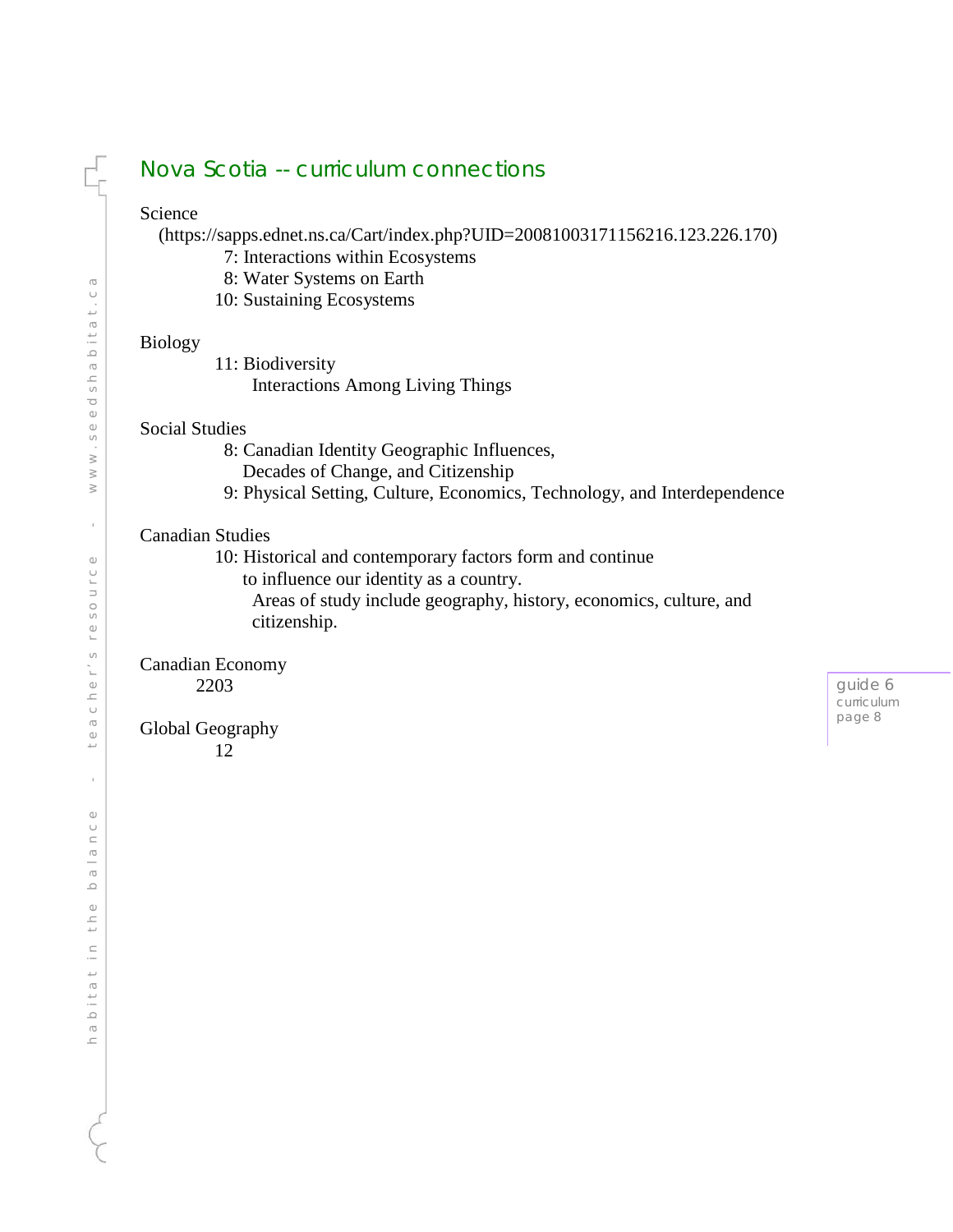## Ontario -- curriculum connections

#### Science

 (www.edu.gov.on.ca/eng/curriculum/elementary/scientec.html) (www.edu.gov.on.ca/eng/curriculum/secondary/science.html)

7: Interactions within Ecosystems

9: Biology – Sustainable Ecosystems

Social Studies - Canadian and World Studies

(www.edu.gov.on.ca/eng/curriculum/secondary/sstudies.html )

Geography of Canada

 9: Human -environment interactions Understanding and managing change

#### Civics

10: Informed, purposeful, and active citizenship

#### Economics

11: The individual and the economy Making economic choices

#### Economics

12: Analyzing current economic trends

#### Geography

12: Canadian and world issues

World geography: human patterns and interactions The environment and resource management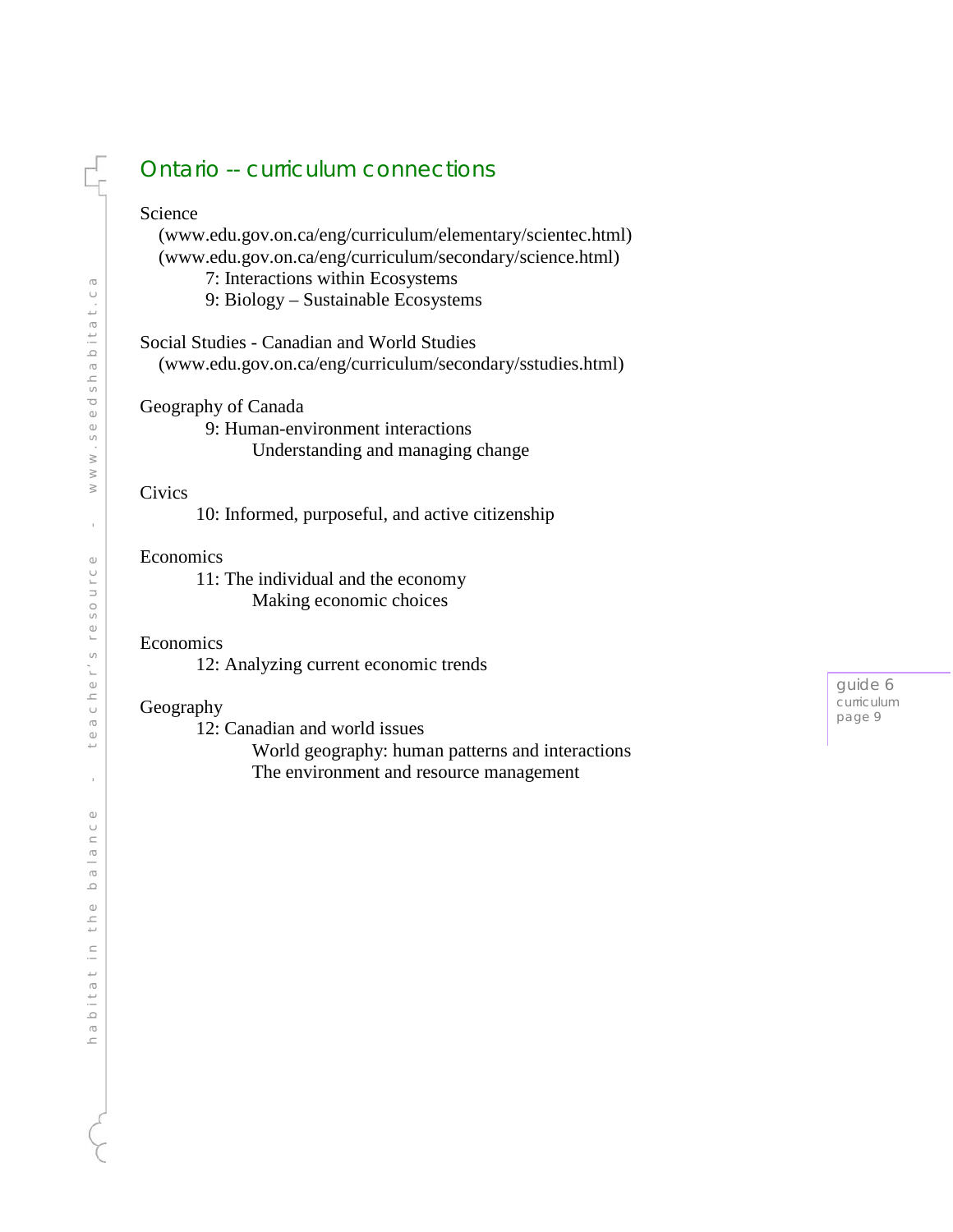## Prince Edward Island -- curriculum connections

Science: Junior high Programs

(www.gov.pe.ca/educ/index.php3?number=74904&lang=E)

- 7: Interactions within Ecosystems
- 8: Water Systems on Earth

Science: Senior high Programs (www.gov.pe.ca/photos/original/ed\_sps\_0809.pdf)

#### Science

10: Sustaining Ecosystems

#### Biology

11: Biodiversity Interactions Among Living Things

#### **Agriscience**

Air, Water and Soil Quality Forestry and Wildlife Management

#### Social Studies

- 8: Canadian Identity Geographic Influences, Decades of Change, and Citizenship
- 9: Physical Setting, Culture, Economics, Technology, and Interdependence

#### Canadian Studies

10: Historical and contemporary factors form and continue to influence our identity as a country.

> Areas of study include geography, history, economics, culture, and citizenship.

#### Geography

11: Geographic patterns in the natural world linking land, oceans, natural resources, climates, and human activity

#### Global Issues

12: Physical geography, cultural geography, economic geography, environmental, and future studies.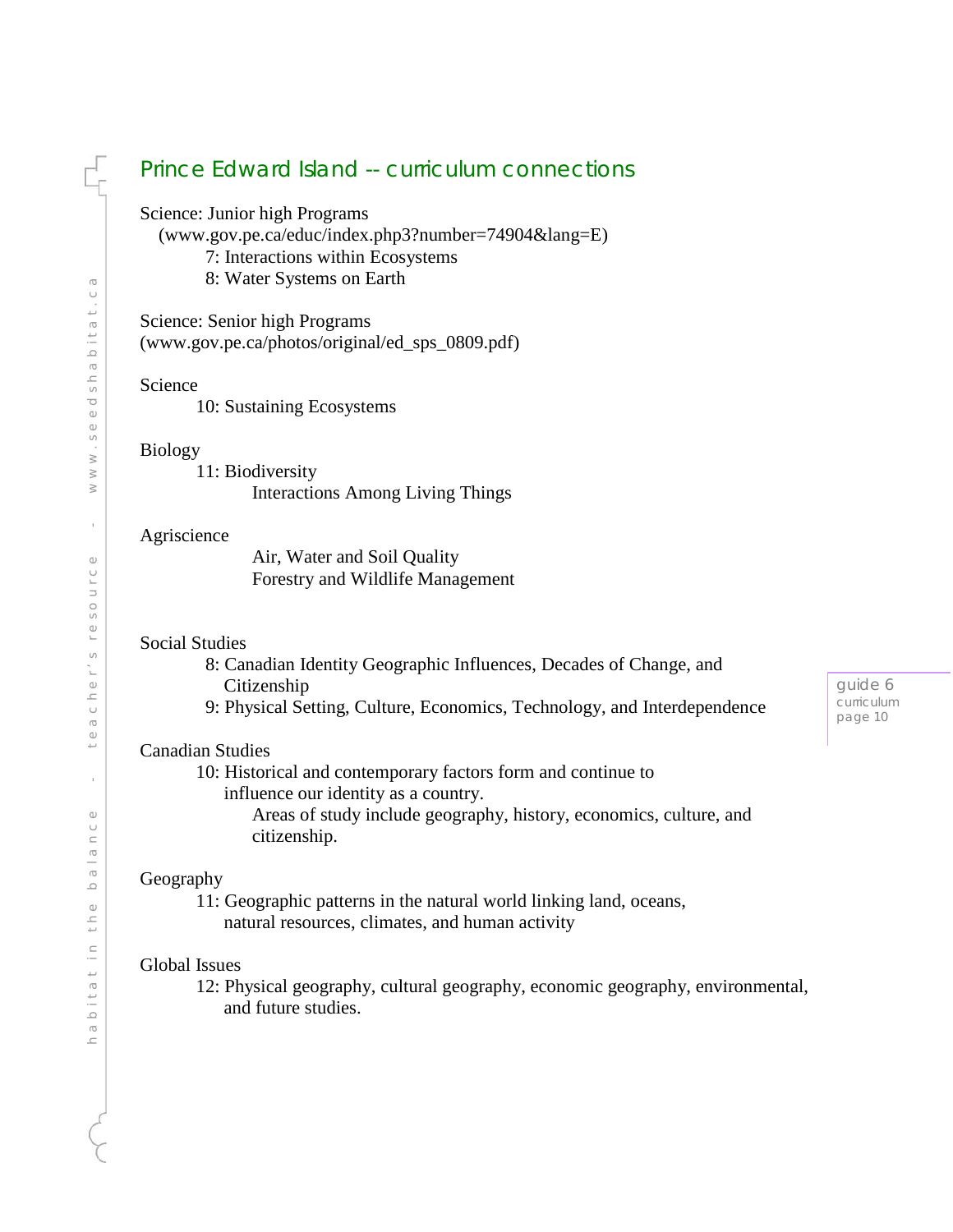## Quebec -- curriculum connections

## Science

F

(www.mels.gouv.qc.ca/gr -pub/menu -curricu -a.htm)

Ecology

Economics Secondary V

General Biology

General Geography

Geographic Organization in the Modern World